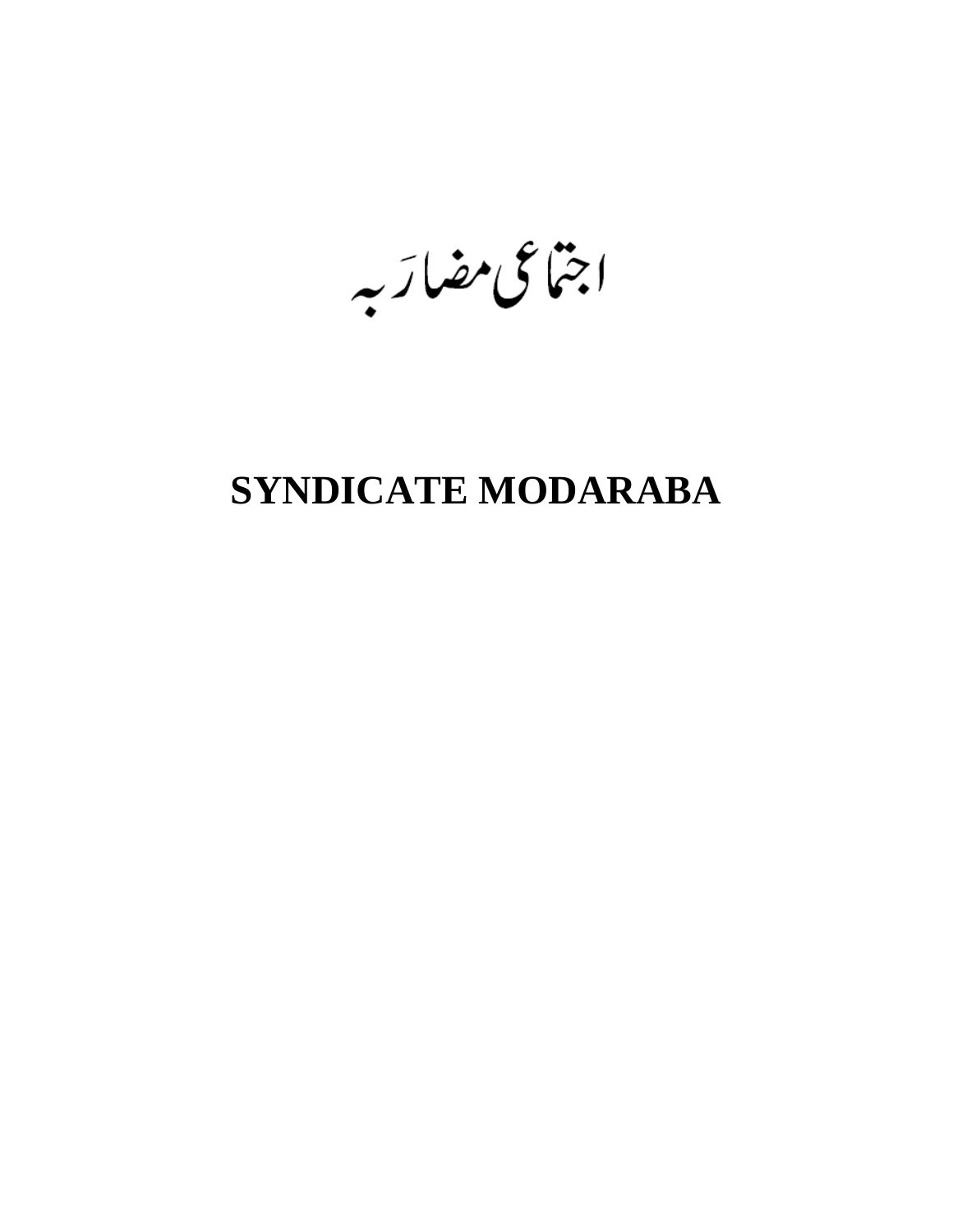## **THIS SYNDICATE MODARABA AGREEMENT**

(the "Agreement") is made at\_\_\_\_\_on \_\_\_ day of \_\_\_\_\_ by and

#### **BETWEEN**

[Name of Modaraba] a Modaraba floated under the Modaraba Companies and Modaraba (Floatation and Control) Ordinance, 1980 having its registered office at [address] (hereinafter referred to as the **Mudarib**).

#### **AND**

[name of the investing person/company/body],

 $\Box$ , having its place of business at / resident of \_\_\_\_\_\_\_\_\_\_\_\_\_\_\_\_\_\_\_\_\_\_\_\_\_\_\_\_\_\_\_ (hereinafter referred to as **Rab Al-Maal).**

IT IS AGREED BY THE PARTIES as follows:

### **1. PURPOSE AND DEFINITIONS**

**1.01** the Client and the Modaraba wish to enter into a Modaraba in conformity with the Islamic Shariah for the purpose of carrying out the Project described in **Exhibit A.**

**1.02** the Client has presented to the Modaraba an application to finance the Project described in **Exhibit A** and has satisfied conditions precedent and other formalities to avail of such financing;

**1.03** In this Agreement, unless the context otherwise requires:

**"Account"** means an account opened with the Modaraba in the name of the Client.

**"Client Asset Finance"** means the sum estimated by the Client as necessary to acquire the assets required for the Project as disclosed on the Project Information Form Exhibit A and as reflected in the Cash Flow and Revenue Projection.

**"Cash Flow and Revenue Projection"** means the financial projections for the project prepared by the client and annexed as **Exhibit B**.

**"Management Services"** means the technical management and supervision services, required to ensure the success of the Project described in **Exhibit B** hereto.

**"Profit"** means the amount of gross profit available for distribution after deduction of permissible expenses as may be agreed between the client and the Modaraba in terms of Schedule of Expenses hereto attached (**Exhibit C**).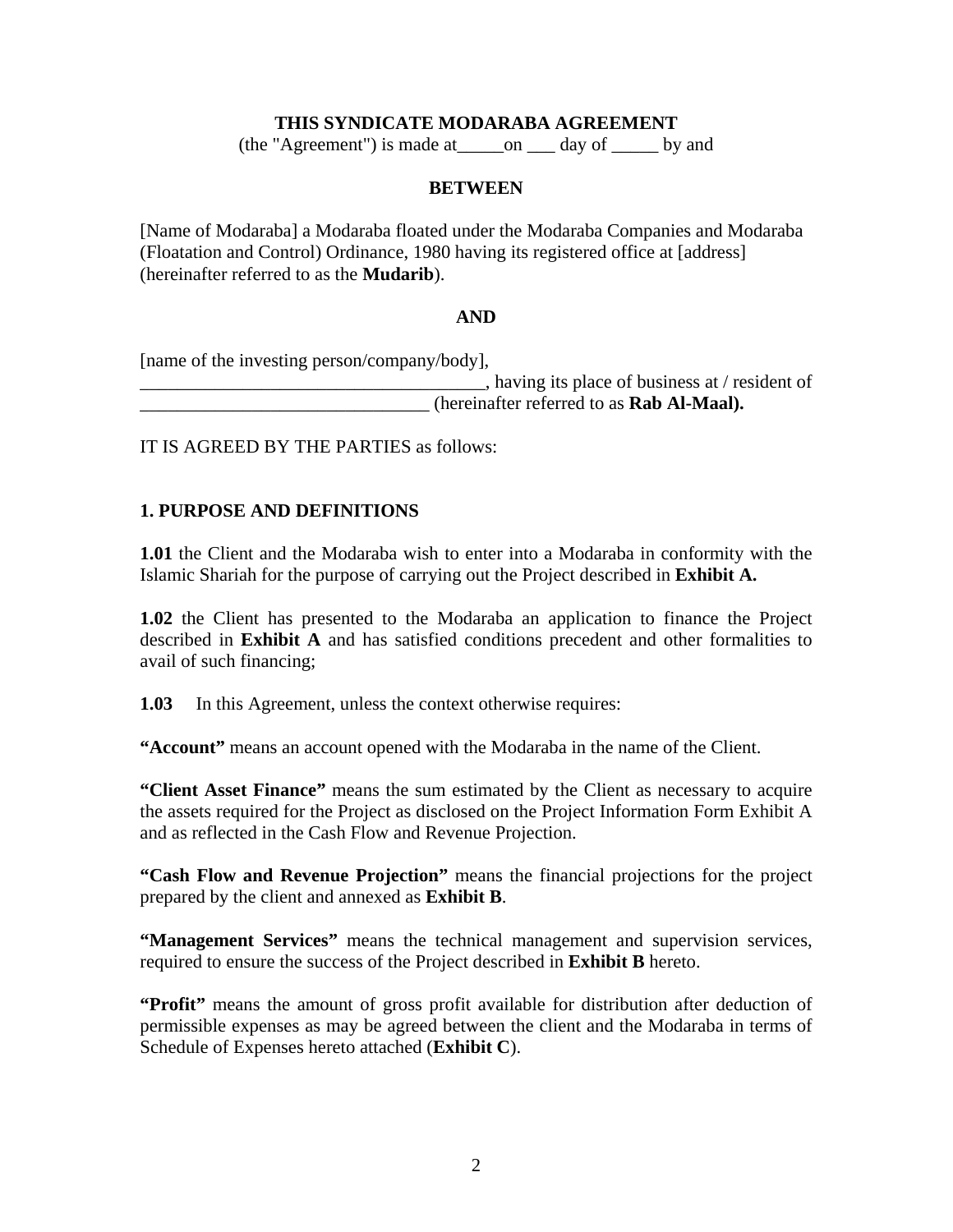**"Client Information Form"** means **Exhibit D** prepared by the Client, disclosing certain information regarding the Client.

**"Client Financials"** means the Balance Sheet and Profit and Loss Statement of the Client for the last three years, prepared by the Client and audited by an independent accountant.

**"Draw Down Dates"** means the dates specified in **Exhibit E** at which the Modaraba is obliged to provide funds by credit to the Account

**"Project Assets"** means all Asset Finance and all things acquired with such finance and the proceeds and profits thereof until distributed to the client and the Modaraba in accordance with the terms and conditions of this Agreement

**"Termination Date"** is the date on which this Agreement shall terminate as herein provided.

The exhibits in this Agreement shall form part of this Agreement:

**WHEREAS,** the Mudarib is a financing institution offering financial services, including but not limited to the investment of funds in short and medium-term transactions in accordance with the Islamic Shariah;

**WHEREAS**, the Mudarib is currently entering into a Murabaha Financing Agreement with[name and address of Client] (hereinafter referred to as the Client) to finance the acquisition of materials (hereinafter referred to as the Goods)

**WHEREAS**, the Rab Al-Maal desires to invest, among other investors, an amount of [currency and amount] for the financing of the said Goods in accordance with the terms and conditions of the Murabaha Financing Agreement dated between Mudarib and Client.

**THEREFORE**, the parties hereto agreed upon the following:

**1.** The Rab Al-Mal hereby agrees to entrust to the Mudarib an amount of (currency and amount) to be invested together with the other investors' funds for the purpose of acquisition of the Goods specified in the Murabaha Financing Agreement. Such amount shall be remitted to the Mudarib upon written request sent by the Mudarib to the Rab-al-Maal. The said remittance shall be made at least four (4) working days before the effective date of Murabaha financing.

**2.** The Mudarib undertakes to invest the amount entrusted to it by the Rab Al-Mal together with the funds of the other investors in the acquisition of the Goods in accordance with the terms and conditions of the Murabaha Financing Agreement. All the Murabaha Financing documents will be made out in the name of the Mudarib, and will be held by him on behalf of the Rab Al-Mall and the other investors.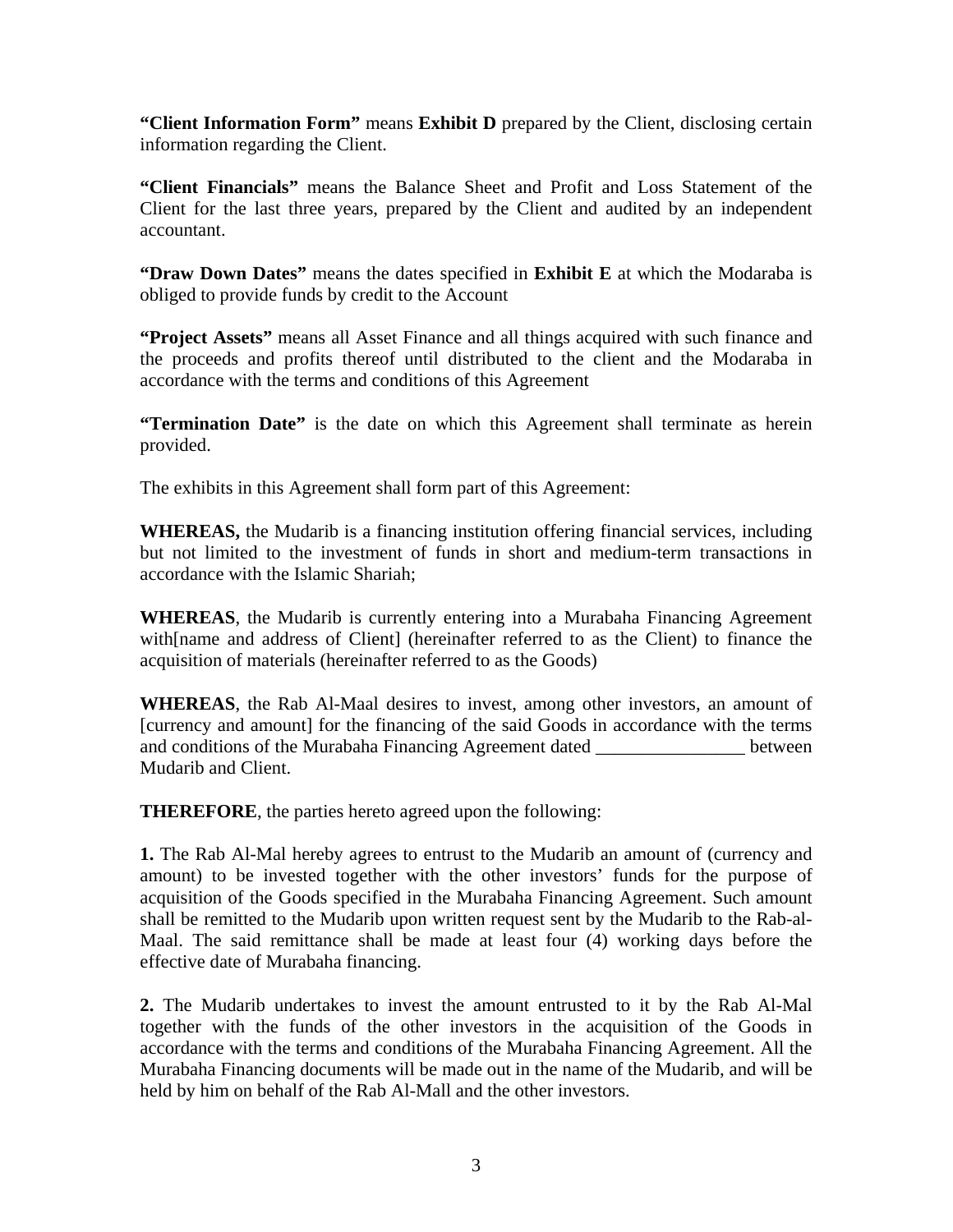**3.** The Rab Al- Maal has independently studied and is satisfied with the Murabaha financing. The liability of the Rab Al-Mall is, however, limited to the funds entrusted to the Mudarib in accordance with this Agreement.

**4.** The Mudarib undertakes to maintain the funds entrusted to it separate from its own assets and away from the claims of its creditors.

**5.** The profit generated from Murabaha Financing Agreement shall be distributed on a pro-rata basis to the investors including the Rab Al-Maal as follows:

- **(i)** [ ] % of the profit on a pro-rata basis to the Rab Al-Maal;
- **(ii)** [ ] % of the profit to the Mudarib.

The profit distribution formula given above may be amended by the mutual written agreement of both parties.

**6.** The Mudarib shall pay to the Rab Al-Maal its part in the profit received with respect to the investments made in accordance with the Murabaha Financing Agreement not later than the following business day as of the date of any payment received whether on principal, profit or any other account whatsoever.

**7.** The Mudarib's obligations to make payments to the Rab Al-Maal under this Agreement in respect of the Rab Al-Maal's investment is conditional upon the Mudarib receiving the corresponding payments from the Client in accordance with the Murabaha Financing Agreement dated ………………….

**8.** It is understood and acknowledged by the Mudarib that any collateral or security held in the Mudarib's name is for the benefit of the Mudarib, the Rab Al-Maal and the other investors on a pro-rata basis.

**9.** As provided by the Islamic Sharia, the Mudarib is liable for any loss of the capital invested under this Agreement only if it is proven that the Mudarib has breached the conditions of this Agreement or proven to be negligent in keeping or managing the said capital.

**10.** In case of default of the client, the Mudarib shall inform the Rab Al –Maal and the other investors and take necessary action on their behalf as it deems fit to protect their interest.

**11.** This Agreement shall be governed by the law of Islamic Republic of Pakistan. Any court of competent jurisdiction located at [ ] shall have the jurisdiction to adjudicate upon all disputes and differences in connection with this Agreement.

**12.** This Agreement shall become effective on  $\lceil \cdot \rceil$  and shall continue to be valid up to  $\lceil \cdot \rceil$ .